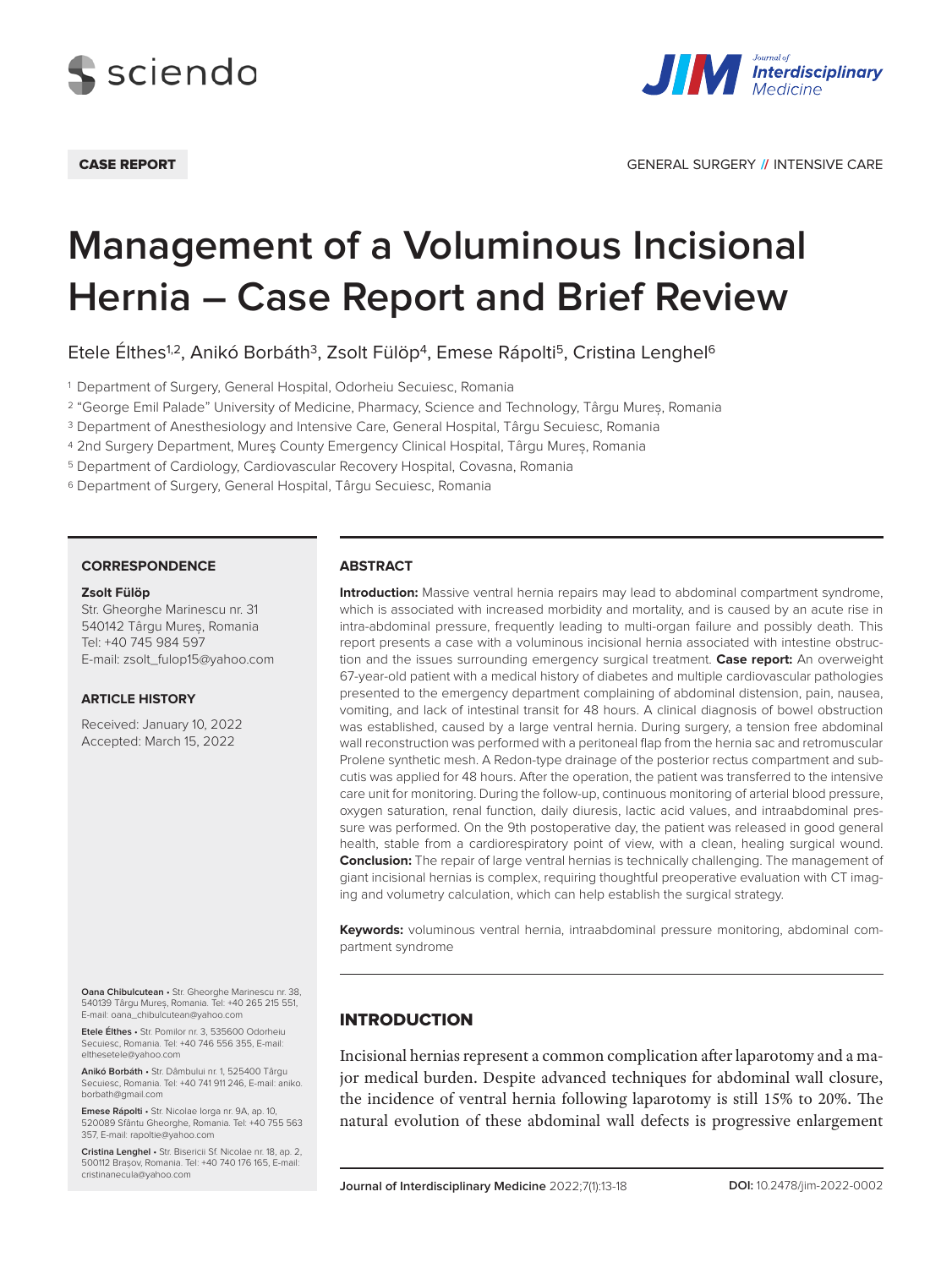over time, but they frequently have a tendency for complications such as strangulation or incarceration. Another common encounter is represented by voluminous incisional hernias, which may be challenging due to difficult wall closure and may lead to impaired postoperative evolution. One of the most dreaded complications that can occur after surgical repair of large ventral hernias is abdominal compartment syndrome, which is triggered by an acute elevation in intra-abdominal pressure (IAP), frequently leading to multi-organ failure and death.<sup>1-3</sup>

# CASE PRESEnTATIOn

An overweight 67-year-old female patient with a medical history of diabetes and multiple cardiovascular associated pathologies, including hypertension, ischemic cardiac disease, and congestive heart failure, was admitted from the emergency department where she complained of painful abdominal distension associated with nausea and hyperemesis, and also lack of intestinal transit in the last 2 days. Upon physical examination, the patient showed a distended abdomen, absent intestinal murmur, dullness upon percussion, and a palpable large tumoral mass located in the umbilical and hypogastric regions, indicative of a ventral incisional hernia, with an associated ulcerative lesion on the skin (Figure 1).

After blood sampling for laboratory testing, a nasogastric tube was placed and an abdominal X-ray was performed, both presenting suggestive signs for bowel occlusion. Conservative treatment with antibiotics, analgesics,



**FIGURE 1.** Voluminous ventral hernia

antispastics, and electrolytes was initiated. The patient presented a favorable response, and intestinal transit resumed after 12 hours. As an emergency surgical intervention was no longer necessary, careful preoperative investigations



**FIGURE 2.** Abdominal CT scans with volumetric assessment of the hernia sac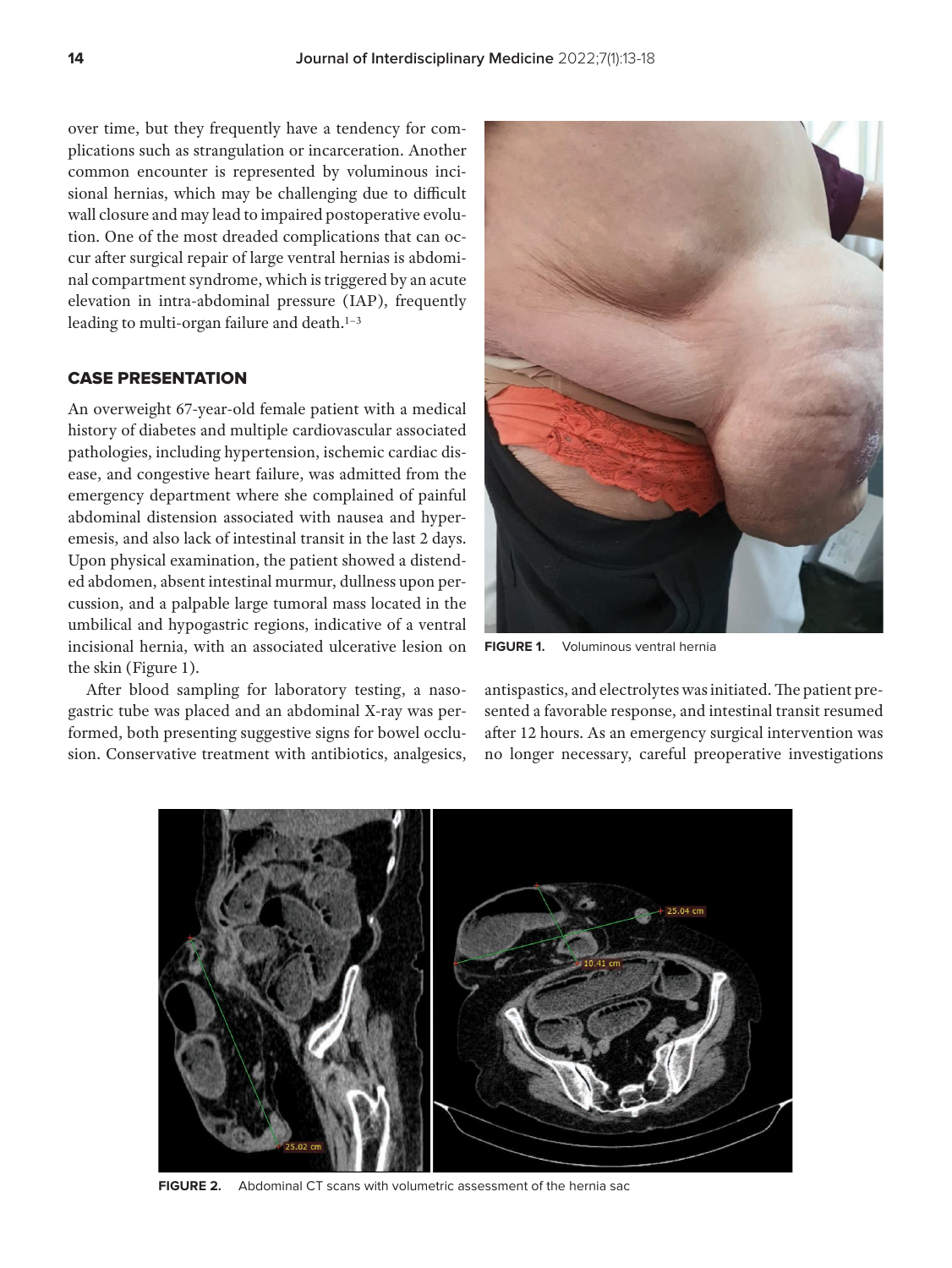

**FIGURE 3.** Giant incisional hernia with skin ulcerations

and preparation were now possible. The patient was recommended a liquid-based diet, conservative medication was continued, and cardiac and pre-anesthesia evaluations were conducted in order to establish the operative risk. The preoperative computed tomography (CT) examination revealed a large abdominal wall defect measuring 9.50 cm, causing a voluminous ventral hernia (APD: 10.41 cm; LLD: 25.04 cm; SD: 25.02 cm) with omental, enteral, and large intestinal component in the hernia sac (Figure 2).

Based on the CT scans, abdominal volumetry was calculated, with a hernia sac volume (HSV) of 3,410.63 cm3, an abdominal cavity volume (ACV) of 11,377.06 cm3, and a total peritoneal cavity volume (TPCV) of 14,787.69 cm3. Based on the above-mentioned parameters, the following ratios were calculated: the HSV/ACV ratio, which was under 0.25, and the HSV/TPCV ratio, which was higher than 20%. From the two ratios, only the HSV/TPCV was higher than 20%, therefore the decision of surgical treatment was taken.

The development of abdominal compartment syndrome was a possibility, but multiple surgical treatment strategies were planned and prepared in order to minimize its risk. Preoperative hypoalbuminemia and low total protein values were partially corrected. Forty-eight hours after hospital admission, the surgical intervention was carried out (Figure 3).

A midline incision was performed, and the hernia sac was prepared and opened. After careful dissection, the content of the hernia sac was explored: the right colon, partial transverse colon, small intestine, and greater omentum all presented to be viable, without signs of ischemia. In order to reduce IAP, the endured, edematous greater omentum was resected. A tension-free abdominal wall reconstruction was performed with a peritoneal flap from

|                          | Day 0 | Day 1 | Day 2  | Day 3  | Day 4  | Day 5  | Day 6  |
|--------------------------|-------|-------|--------|--------|--------|--------|--------|
| Blood pressure (mmHq)    | 90/55 | 95/60 | 110/65 | 120/70 | 135/70 | 140/75 | 145/80 |
| Heart rate (beat/minute) | 82    | 78    | 82     | 73     | 68     | 70     | 73     |
| Body temperature (°C)    | 35.4  | 35.2  | 35.6   | 36.2   | 36.3   | 35.8   | 36.4   |
| $O2$ saturation (%)      | 93    | 94    | 94     | 95     | 97     | 98     | 98     |
| Diuresis (24 hours)      | 600   | 900   | 900    | 1.200  | 1.100  | 2.000  | 1,700  |
| Creatinine (µmol/L)      | 88.9  | 75.2  | 70.7   | 71.2   | 72.9   | 74.1   | 74.4   |
| Urea (mmol/L)            | 25.6  | 16    | 11.08  | 10.04  | 9.6    | 8.2    | 7.4    |
| Lactic acid (mmol/L)     | 0.7   | 0.62  | 0.54   | 0.51   | 0.44   | 0.47   | 0.42   |

**TABLE 1.** Most important postoperative parameters in the ICU

ICU, intensive care unit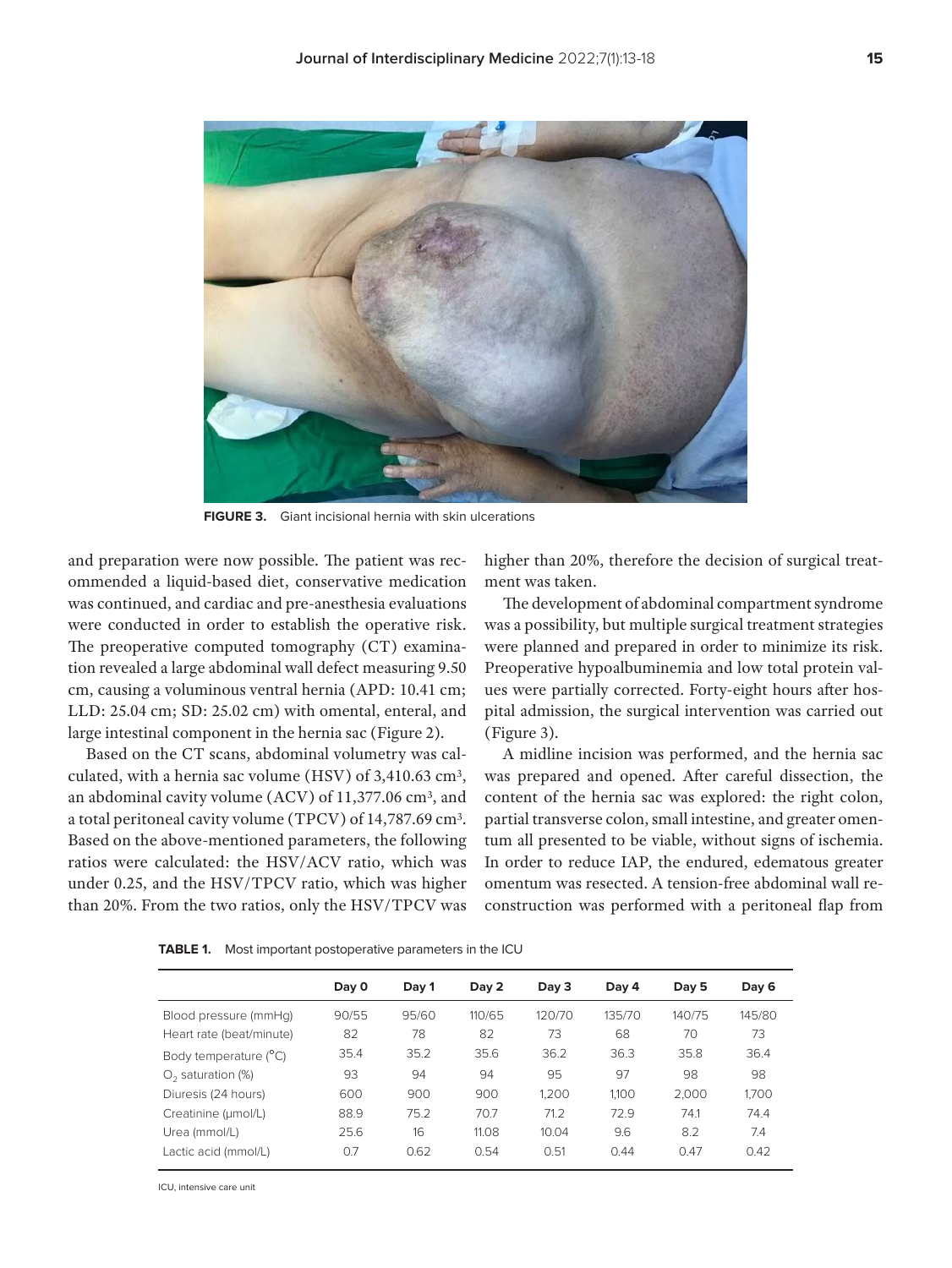

**FIGURE 4.** Daily IAP measurements

the hernia sac and a Prolene synthetic mesh placed in a retromuscular position. A Redon-type drainage of the posterior rectus compartment and subcutis was applied for 48 hours. Ulcerative lesions and excess skin were cut out while closing the skin.

After surgery, the patient was transferred to the intensive care unit (ICU) for monitoring of vital functions, where she received antibiotics, anticoagulants, analgesics, and antiemetic treatment. The monitoring process also included daily arterial blood gas (ABG) tests and



**FIGURE 5.** Postoperative results

other laboratory tests, based on which hypoproteinemia, anemia, and decreased sodium and potassium values were corrected. During the postoperative follow-up, blood pressure, oxygen saturation, renal function, diuresis, and lactic acid values were also evaluated. In the first three days, the patient required vasoactive medication with continuous noradrenaline drip, with a mean arterial blood pressure of 98/60 mmHg. Oxygen saturation was continuously stable, and with  $O<sub>2</sub>$  supplementation via a facial mask, saturation values increased steadily. Renal function was minimally impaired, with increased urea levels in the first few days, but diuresis was present, with satisfying amounts (Table 1).

Intra-abdominal pressure was also monitored and correlated with the evaluated parameters and the patient's clinical status, in order to predict the development of abdominal compartment syndrome. The measurements were made indirectly, using a Foley catheter and an AbViser IAP Monitor, the day before surgery, immediately after surgery, and on the first and second postoperative day. Each measurement was repeated three times, and only the average value was considered valid (Figure 4).

A liquid-based diet was applied from postoperative day one, gradually increasing the consistency and type of alimentation. After surgery, the patient spent six days in the ICU, after which she was transferred back to the General Surgery Department for another two-day recovery. On the 9th postoperative day, the patient was released in good general health, stable from a cardiorespiratory point of view, and with a clean, healing surgical wound (Figure 5).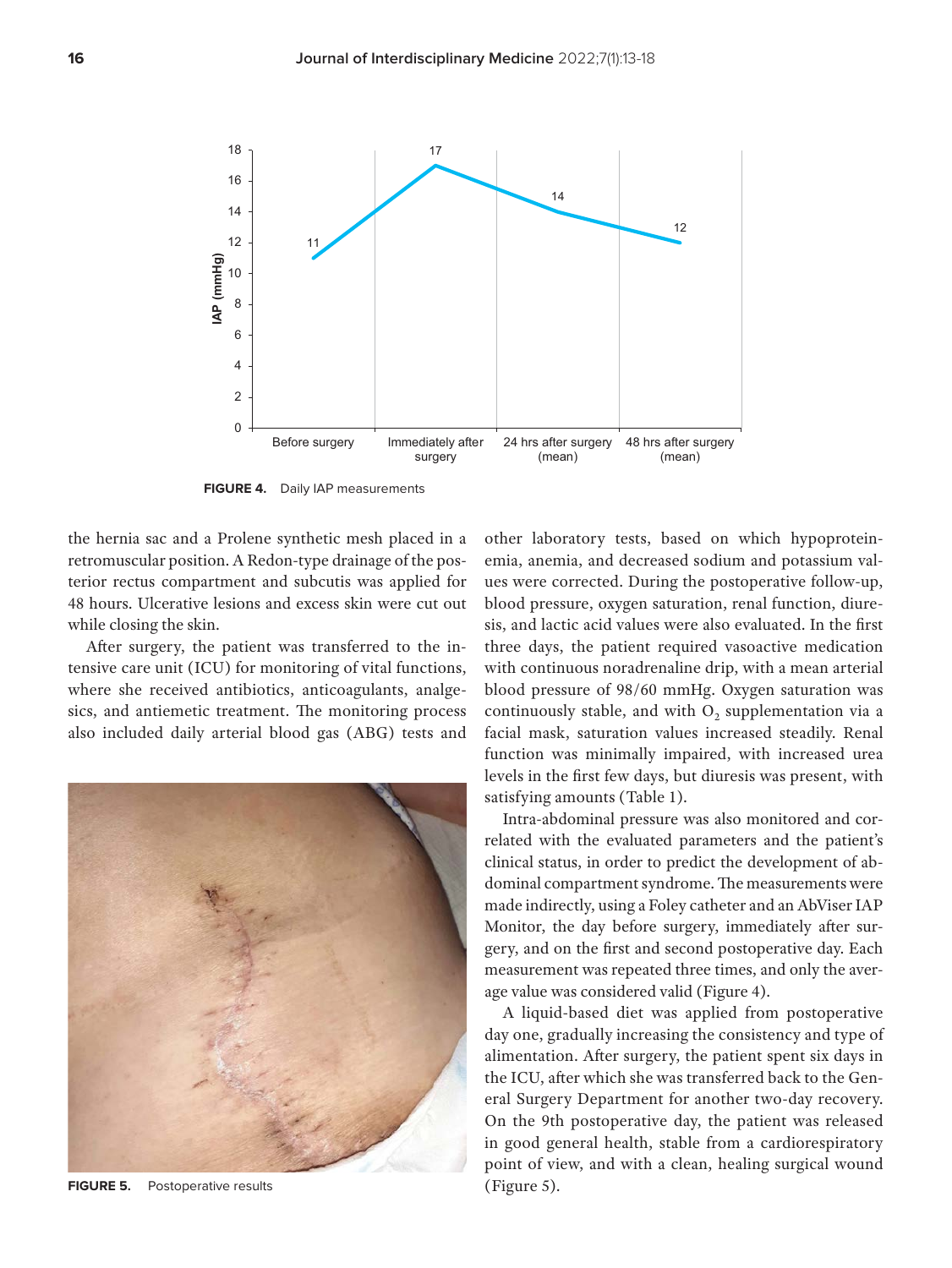## **DISCUSSIONS**

# **Voluminous ventral hernia and abdominal compartment syndrome**

According to the classification of the European Hernia Society, incisional hernias between 4–10 cm are classified as voluminous abdominal wall defects.4 The repair of these large parietal defects faces two major challenges: (1) the difficulty of surgical treatment; (2) the possibility of a substantial increase in intra-abdominal pressure with subsequent respiratory, vascular, and visceral complications that could lead to abdominal compartment syndrome.5,6 Lindmark *et al*. highlighted a strong correlation between the size of the parietal defect and the occurrence of postoperative complications, indicating that the size of the abdominal defect is of great importance in preoperative risk evaluation.7 Intraabdominal hypertension and abdominal compartment syndrome have been increasingly recognized as significant causes of morbidity and mortality. Increased IAP causes impairment of renal, pulmonary, and cardiovascular systems, leading to decreased urine output, hypoxemia, and decreased cardiac output, which ultimately lead to death.<sup>8</sup>

# **CT-based volumetry and intraabdominal pressure monitorization**

In case of large abdominal wall defects, a detailed preoperative assessment represents the cornerstone of success. Computed tomography of the abdominal wall represents an excellent tool for the evaluation of ventral hernias and allows volumetry calculation based on the CT scans. Preoperative CT measurements can also be used to predict immediate and long-term postoperative evolution.<sup>9</sup> Sabbagh *et al*. underlined the importance of this preoperative imaging technique in establishing the correct surgical procedure.10 Tanaka *et al*. observed the presence of pneumoperitoneum by using CT imaging prior to surgery.11

Another important parameter in detecting abdominal compartment syndrome is increased IAP, for which several direct and indirect methods are available. Transvesical IAP measurement has become the preferred method, due to its simplicity, efficacy, and absence of side effects.12 Kirkpatrick *et al*. have also highlighted the importance of IAP monitorization in order to avoid postoperative complications.13

## **Surgical management**

The repair of complex abdominal wall defects continues to be a challenging area in general surgery. The surgical inter-

vention becomes complex when the large size of the parietal defect could cause physiopathological modifications that may lead to abdominal compartment syndrome.14 An important way to prevent high IAP is the choice of surgical technique, with an appropriate selection of mesh type, dimension, and positioning.15 Currently, there is a wide palette of surgical procedures for abdominal wall reconstruction. However, most of these procedures are not feasible for voluminous incisional hernias, and there is still no consensus about the most appropriate surgical technique for this class of abdominal wall defect. Many surgeons prefer the sandwich technique, which uses the peritoneal flap and synthetic prosthesis for hernioplasty.16,17 This type of intervention has a relatively low recurrence rate, but a high rate of wound complications. Other studies emphasize the benefits of the component separation technique,<sup>18</sup> which provides a reliable, autologous reconstructive modality for treating large abdominal wall defects. Additionally, mesh reinforcement can decrease the rate of recurrences without increasing the rate of major intraoperative or postoperative complications.19 On the other hand, Lasses Martínez *et al*. recommend the use of composite mesh substitution,<sup>20</sup> which is still debatable due to contact between the surgical prosthesis and the intestines.

### **CONCLUSIONS**

The surgical repair of large ventral hernias is technically challenging for the surgeon and a major operation for the patient. Abdominal compartment syndrome presents a high mortality; therefore, the management of these voluminous incisional hernias is complex, and a careful evaluation and patient selection is needed to ensure a favorable risk-benefit ratio. A thoughtful preoperative evaluation with CT imaging and volumetry calculation can aid in establishing the surgical strategy. The measurement of urinary bladder pressure can also be useful in identifying patients with a higher risk of developing abdominal compartment syndrome.

## CONFLICT OF INTEREST

Nothing to declare.

## **REFERENCES**

- 1. Hope WW, Tuma F. Incisional Hernia. [Updated 2020 Jun 26]. In: StatPearls [Internet]. Treasure Island (FL): StatPearls Publishing; 2021 Jan. Available from: https://www.ncbi.nlm.nih.gov/books/NBK435995/
- 2. Kaneko T, Funahashi K, Ushigome M, et al. Incidence of and risk factors for incisional hernia after closure of temporary ileostomy for colorectal malignancy. Hernia. 2019;23:743-748.